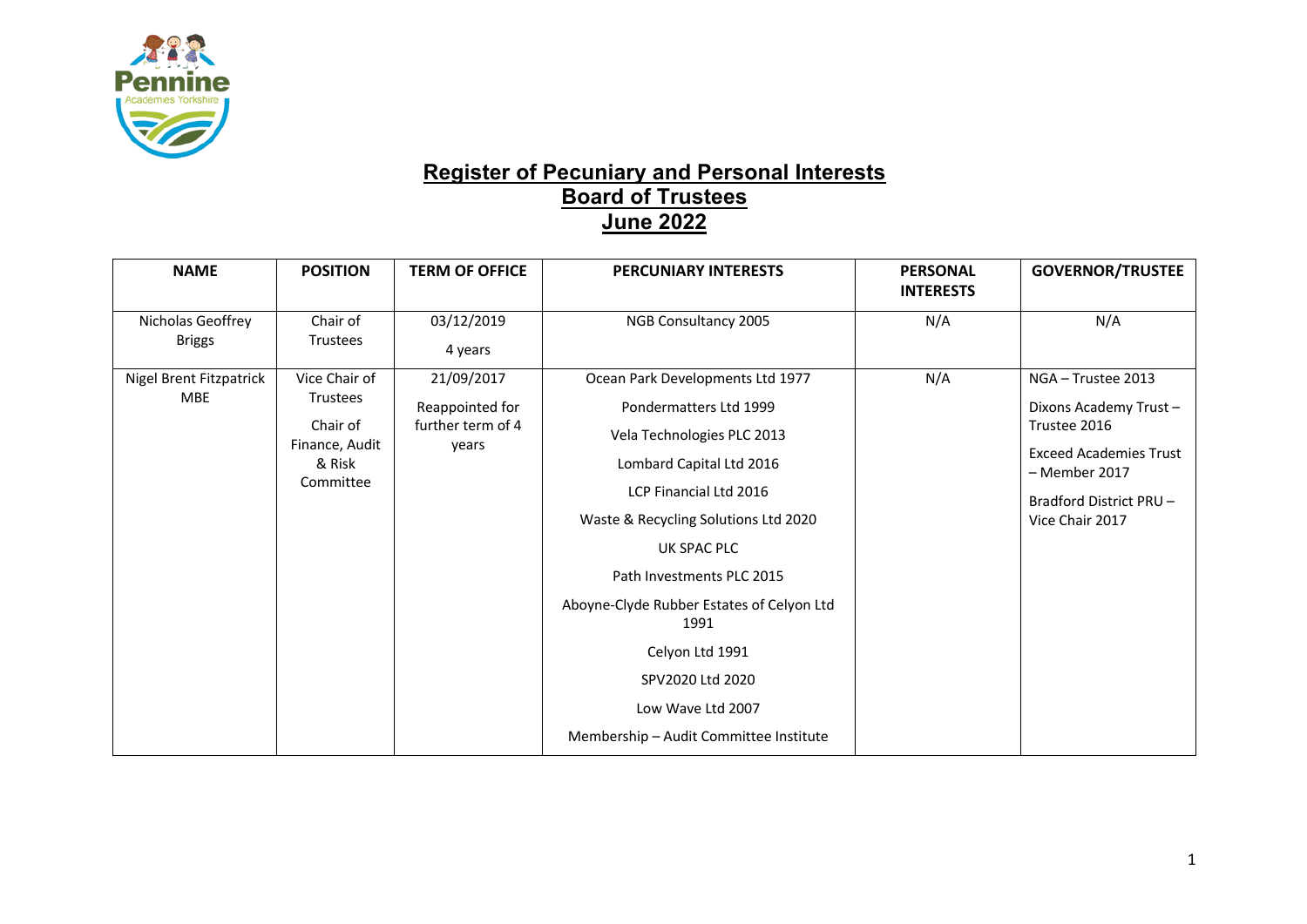

| Deirdre Bailey    | Trustee | 03/12/2019 | N/A                                                                                    | N/A | Lidget Green Primary                               |
|-------------------|---------|------------|----------------------------------------------------------------------------------------|-----|----------------------------------------------------|
|                   |         | 4 years    |                                                                                        |     | School - Chair of<br>Governors 2019                |
| Roger Butterfield | Trustee | 06/11/2020 | N/A                                                                                    | N/A | Carlton Academy Trust-                             |
|                   |         | 4 years    |                                                                                        |     | Trustee Sep 2019                                   |
|                   |         |            |                                                                                        |     | Holybrook Primary<br>School - Chair of LAB<br>2021 |
|                   |         |            |                                                                                        |     | Thorpe Primary School-<br>Governor Sep 2018        |
|                   |         |            |                                                                                        |     | Swaine House Primary -<br>Governor Sep 2020        |
|                   |         |            |                                                                                        |     | Peer Talk Charity                                  |
|                   |         |            |                                                                                        |     | Shanti Nagar Charity                               |
| Scott Crosby      | Trustee | 27/05/2020 | Department of Health and Social Care - Office                                          | N/A | N/A                                                |
|                   |         | 4 years    | of Health Improvement and Disparities - Head<br>of Health and Wellbeing September 2017 |     |                                                    |
| Hugh Figess       | Trustee | 03/12/2019 | N/A                                                                                    | N/A | N/A                                                |
|                   |         | 4 years    |                                                                                        |     |                                                    |
| Emma Lister       | Trustee | 15/03/2021 | ISS Facilities UK, April 2019                                                          | N/A | Low Ash Primary School                             |
|                   |         | 4 years    |                                                                                        |     | - Chair of Governors<br>2016                       |
| Jumaimah Iqbal    | Trustee | 13/10/2021 | <b>Bradford Council 2014</b>                                                           | N/A | N/A                                                |
|                   |         | 4 years    | Membership - HCPC 2008                                                                 |     |                                                    |
| Dianne Richardson | Trustee | 13/10/2021 | Headteacher Swain House Primary School                                                 | N/A | Swain House Primary -                              |
|                   |         | 4 years    | 2002                                                                                   |     | Governor Sept 2002                                 |